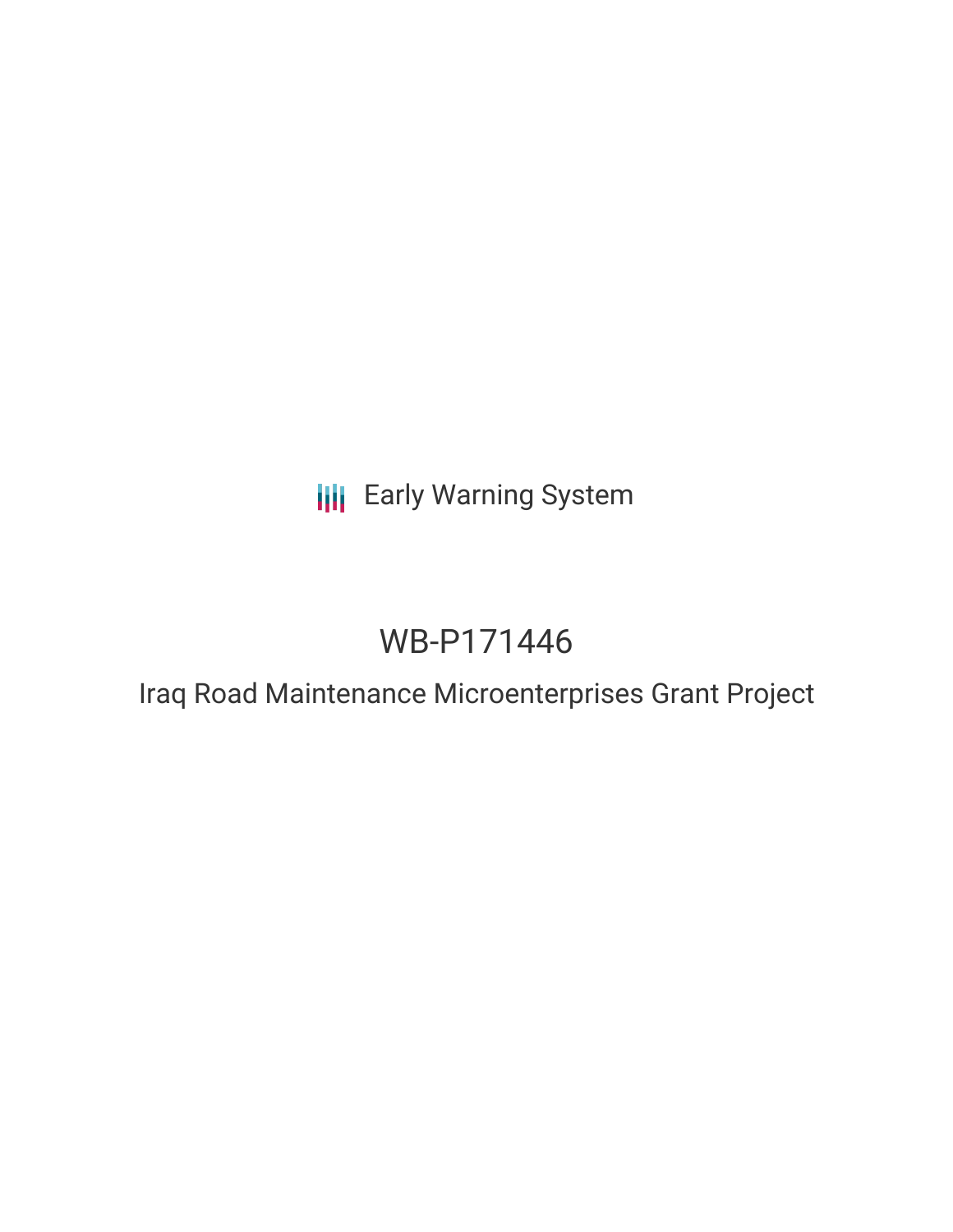

## Early Warning System Iraq Road Maintenance Microenterprises Grant Project

### **Quick Facts**

| <b>Countries</b>              | Iraq                     |
|-------------------------------|--------------------------|
| <b>Financial Institutions</b> | World Bank (WB)          |
| <b>Status</b>                 | Approved                 |
| <b>Bank Risk Rating</b>       | B                        |
| <b>Voting Date</b>            | 2019-12-03               |
| <b>Borrower</b>               | Republic of Iraq         |
| <b>Sectors</b>                | Finance                  |
| <b>Investment Type(s)</b>     | <b>Advisory Services</b> |
| <b>Project Cost (USD)</b>     | $$5.00$ million          |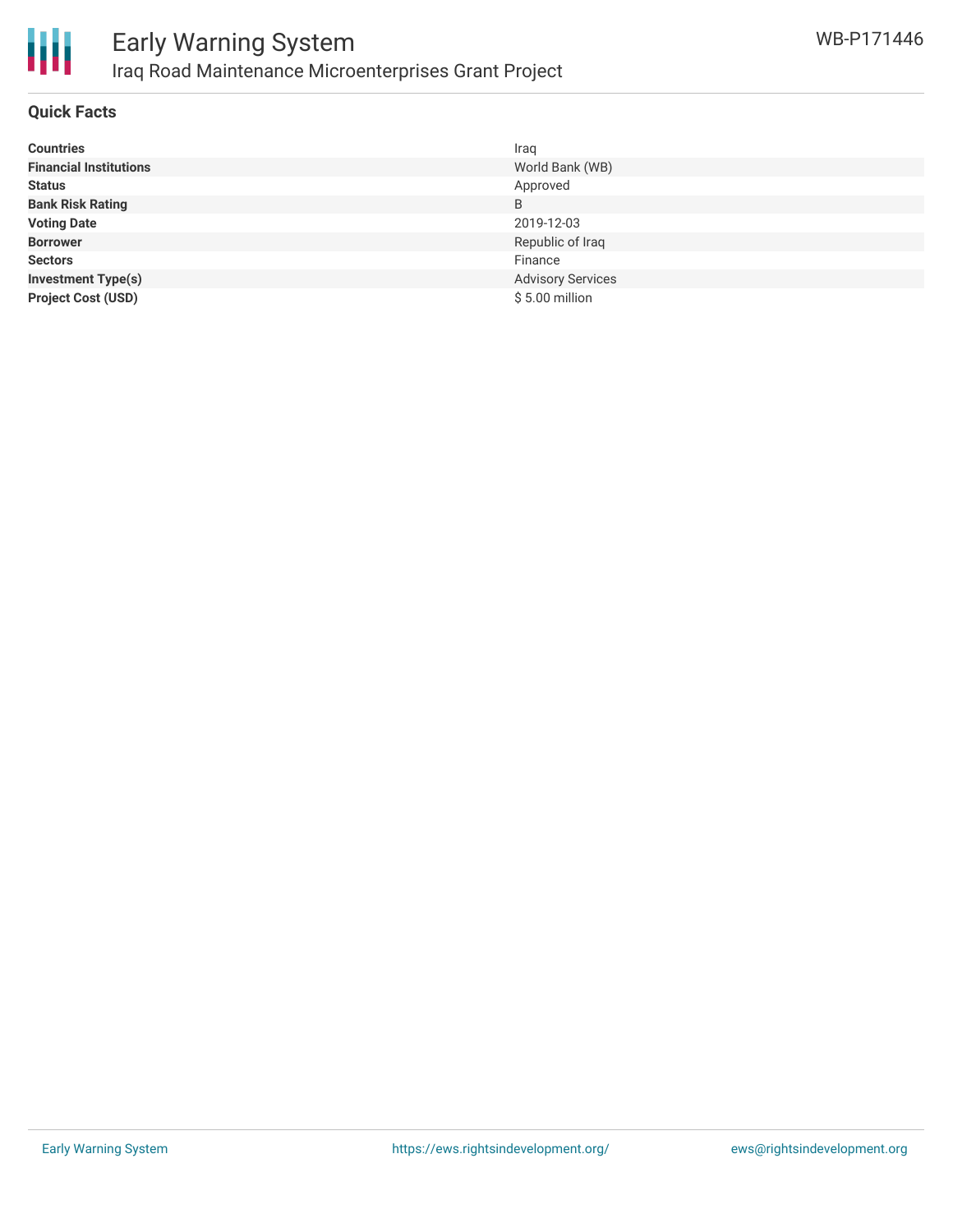### **Project Description**

According to bank documents, the proposed Project objective is to provide entrepreneurship and employment opportunities to rural inhabitants in lagging areas of Iraq and improve their level of road access to markets and critical social services. The project has three components:

- 1. Rural roads maintenance subprojects (USD 4 million).
	- i. Sub-component 1.1: Labor-intensive rural roads maintenance works (USD 3.6 million). This sub-component will provide, given the pilot nature of the project, financing for labor-intensive rural roads maintenance subprojects to be implemented within the Project Area by microenterprises.
	- ii. Sub-component 1.2: Technical inspection of works (USD 0.4 million). This sub-component will finance consulting services for field technical inspections of road maintenance subprojects for independent quality control purposes to complement the implementing agencies and local stakeholders in ensuring that the preventive maintenance works are executed in accordance with internationally

recognized best practices, including in terms of management of social and environmental matters and risks associated with the civil works of the project.

- 2. Capacity building (USD 0.5 million).
	- i. Sub-component 2.1: Trainings on technical aspects (USD 0.3 million). This sub-component will finance, through the provision of consulting services, capacity building activities in the form of technical assistance and hand-on trainings for staff of implementing agencies and stakeholders at the governorate and local level to enable them to properly supervise and support/manage the maintenance activities of the project.
	- ii. Sub-component 2.2: Trainings on entrepreneurial and managerial aspects (USD 0.2 million). This sub-component would finance, through the provision of consulting services, capacity building activities in the form of hand-on trainings for key beneficiaries to improve the sustainability of the road maintenance modality financed by the project and the local entities involved.
- 3. Project management and administration (PMA), monitoring and evaluation (M&E), and knowledge dissemination (USD 0.5 M).
	- i. Sub-component 3.1: Project management and administration (USD 0.3 M). Sub-component 3.1 would finance, through the provision of goods, consulting and non-consulting services, as follows: (i) project management costs, (ii) project audit costs, and (iii) project operating costs.
	- ii. Sub-component 3.2: Monitoring and evaluation M&E (USD 0.15 M). Sub-component 3.2 would finance, through the provision of consultant services, M&E activities for the project, including third party monitoring to offset the difficulties in access by the World Bank's staff and provide a good level of project oversight.
	- iii. Sub-component 3.3: Knowledge dissemination (USD 0.05 M). Sub-component 3.3 would finance, through the provision of non-consulting services, knowledge dissemination activities to share lessons of this project and raise awareness about this initiative within central, regional and local levels of government as well as local communities and civil society to increase likelihood of replicability and scalability of this concept.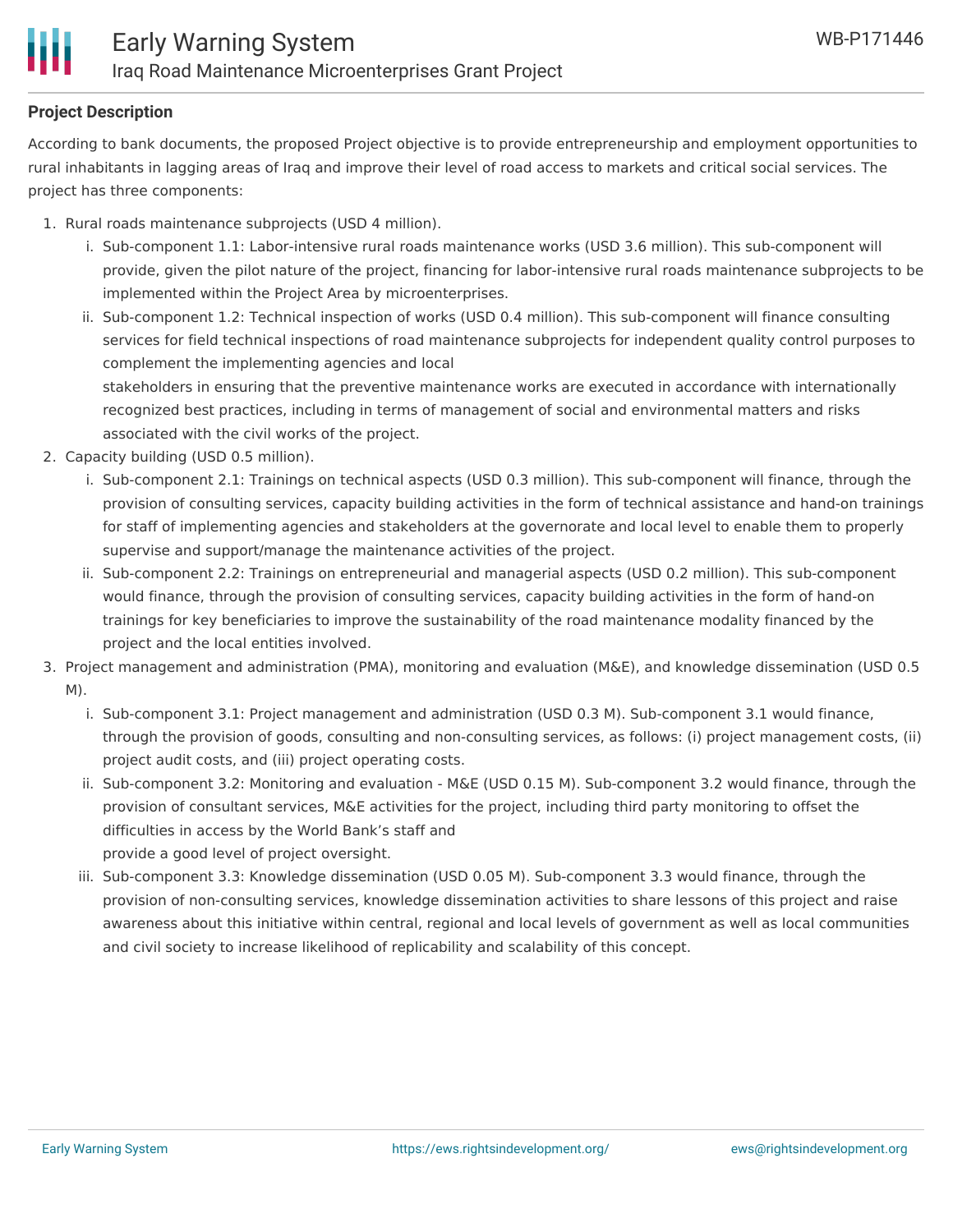

### **Investment Description**

World Bank (WB)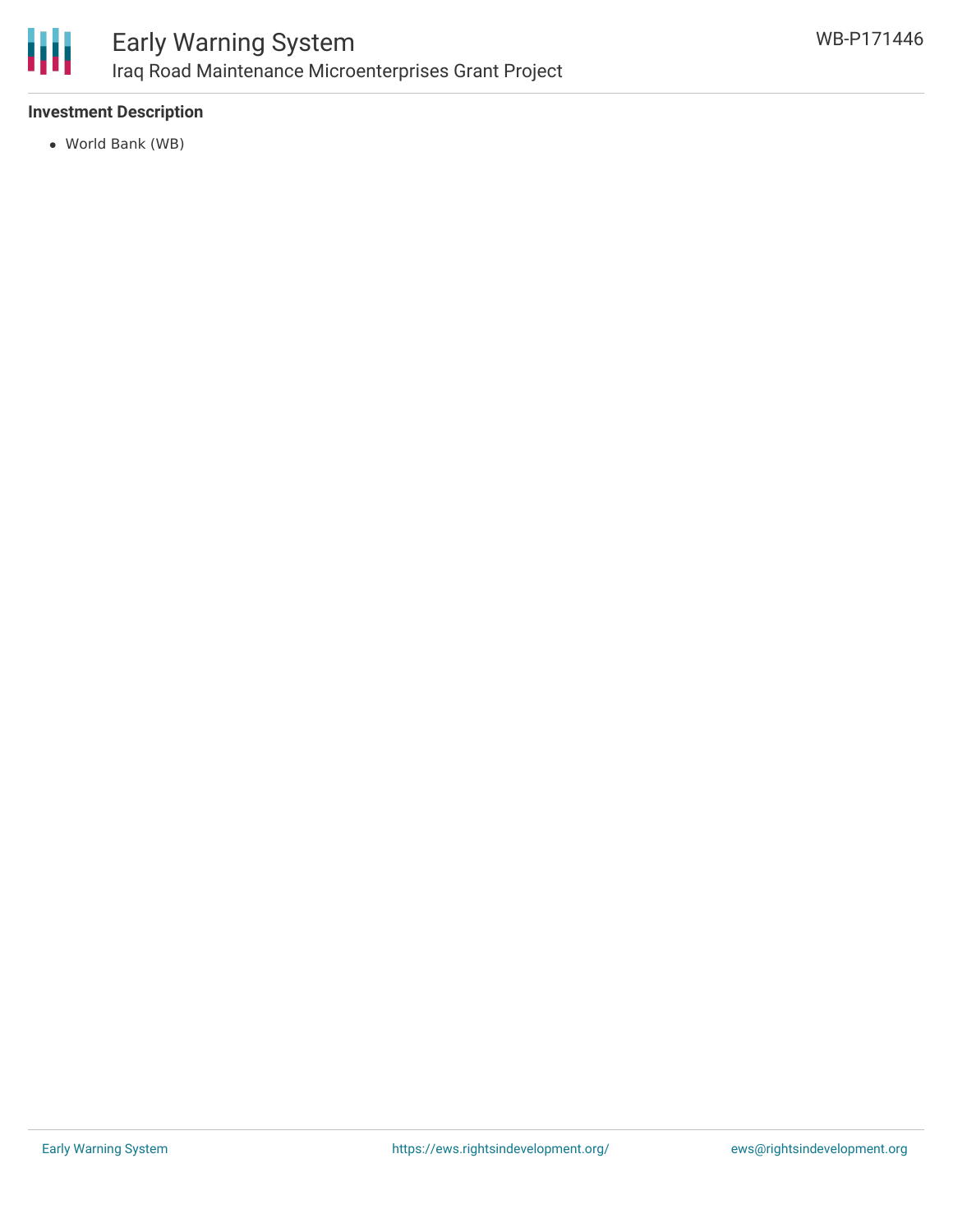

#### **Contact Information**

**World Bank:** Contact : Nabil Samir Title : Transport Specialist Telephone No : 5360+4226

Contact : Soran Hama Tahir Ali Title : Senior Infrastructure Speciali Telephone No : 5257+3005

#### **Borrower:**

Republic of Iraq Contact : Maher Hamad Johan Title : Acting Deputy Minister of Finance Telephone No : 212212212 Email : maherjohan@yahoo.com

#### **Implementing Agencies:**

Ministry of Construction, Housing, Municipalities and Public Works Contact : Ali Abdulwahid Title : General Director Telephone No : 7834524900 Email : dgscrboffice@gmail.com **ACCOUNTABILITY MECHANISM OF WORLD BANK**

The World Bank Inspection Panel is the independent complaint mechanism and fact-finding body for people who believe they are likely to be, or have been, adversely affected by a World Bank-financed project. If you submit a complaint to the Inspection Panel, they may investigate to assess whether the World Bank is following its own policies and procedures for preventing harm to people or the environment. You can contact the Inspection Panel or submit a complaint by emailing ipanel@worldbank.org. You can learn more about the Inspection Panel and how to file a complaint at:

<http://ewebapps.worldbank.org/apps/ip/Pages/Home.aspx>